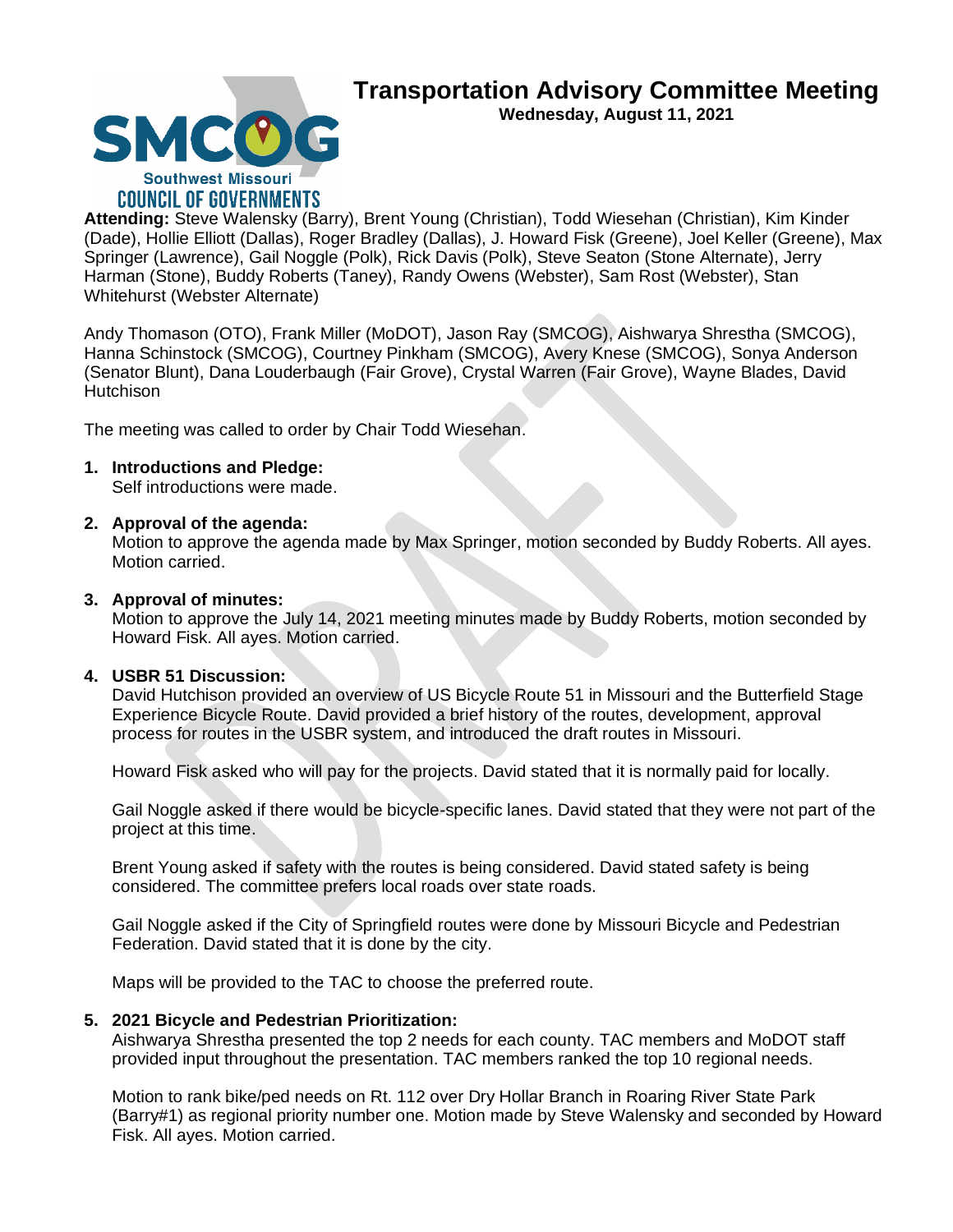Motion to rank bike/ped needs on Rt. 76 near elementary school and post office in Kirbyville (Taney #1) as regional priority number two. Motion made by Buddy Roberts. Motion not carried due to a lack of a second.

Motion to rank bike/ped needs on Rte. 125 in Fair Grove Main Street & Westward (Greene #1) as regional priority number two. Motion made by Joel Keller and seconded by Rick Davis. All ayes. Motion carried.

Motion to rank bike/ped needs on Rt. 83 from Jackson to Mt. Gilead Road in Bolivar (Polk #2) as regional priority number three. Motion made by Rick Davis and seconded by Howard Fisk. All ayes. Motion carried.

Motion to rank bike/ped needs on new State Highway CC to Highway DD in Marshfield (Webster #1) as regional priority number four. Motion made by Randy Owens and seconded by Jerry Harman. All ayes. Motion carried.

Motion to rank bike/ped needs on Rt. 76 near elementary school and post office in Kirbyville (Taney #1) as regional priority number five. Motion made by Max Springer and seconded by Steve Walensky. All ayes. Motion carried.

Motion to rank bike/ped needs on Rt. E from Meadow View School to Coatney Road (Dallas #2) as regional priority number six. Motion made by Howard Fisk and seconded by Hollie Elliott. All ayes. Motion carried.

Motion to rank bike/ped needs on Rt. 160 from Barton to Green County lines (Dade #2) as regional priority number seven. Motion made by Kim Kinder and seconded by Steve Walensky. All ayes. Motion carried.

Motion to rank bike/ped needs on Rt. 14 in Clever (Christian #1) as regional priority number eight. Motion made by Kim Kinder and seconded by Steve Seaton. All ayes. Motion carried.

Motion to rank bike/ped needs on Rt. 39 from  $6<sup>th</sup>$  to Rt. DD in Miller (Lawrence #1) as regional priority number nine. Motion made by Steve Walensky and seconded by Max Springer. All ayes. Motion carried.

Motion to rank bike/ped needs on Rt. 413 through Crane (Stone #1) as regional priority number ten. Motion made by Steve Seaton and seconded by Max Springer. All ayes. Motion carried.

Motion to confirm the top 10 regional bike/ped needs made by Howard Fisk and seconded by Kim Kinder, Sam Rost, and Hollie Elliott. All ayes. Motion carried.

#### **6. SMCOG Staff Update:**

a. Road and bridges prioritization on September 8, 2021 Aishwarya Shrestha reminded the committee that the road and bridges prioritization will take place on September 8, 2021, at 9 am at the Library Center.

#### b. 2021 TEAP Application

Aishwarya Shrestha highlighted that the TEAP application is due on August 31, 2021. The application is also included in the meeting packet.

#### c. Other items of interest

Aishwarya Shrestha highlighted that the New York Times's summary of the Infrastructure Plan is included in the meeting packet along with the attendance sheet.